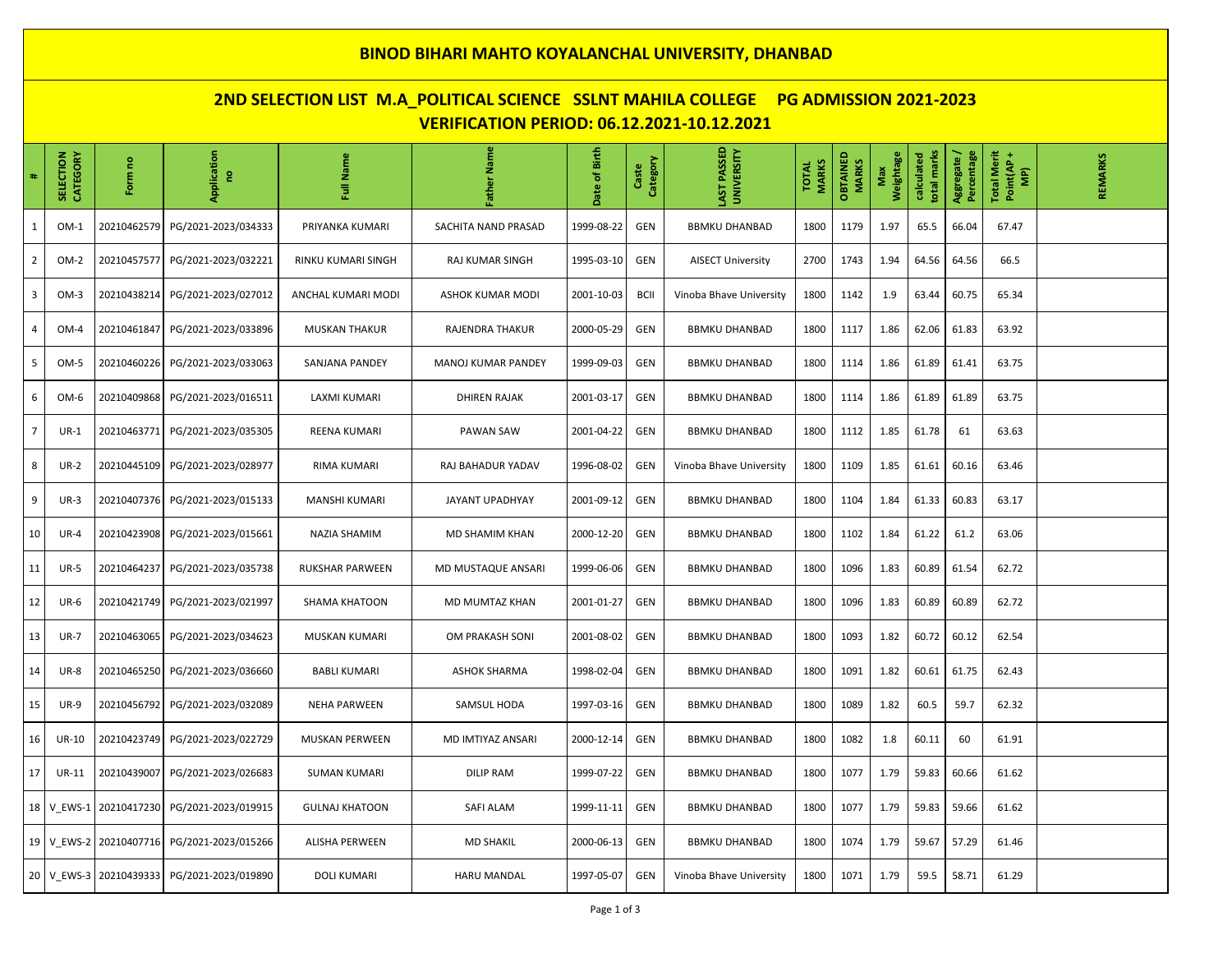## **BINOD BIHARI MAHTO KOYALANCHAL UNIVERSITY, DHANBAD**

# **2ND SELECTION LIST M.A\_POLITICAL SCIENCE SSLNT MAHILA COLLEGE PG ADMISSION 2021-2023 VERIFICATION PERIOD: 06.12.2021-10.12.2021**

| #  | <b>CATEGORY</b><br><b>SELECTION</b> | Form no              | Application<br>g                                 | Full Name            | Father Name              | Date of Birth | Category<br>Caste | LAST PASSED<br>UNIVERSITY | <b>MARKS</b><br><b>TOTAL</b> | OBTAINED<br><b>MARKS</b> | Weightage<br>Max | total marks<br>calculated | Percentage<br>Aggregate / | <b>Total Merit</b><br>Point(AP+<br>$\widehat{\mathbf{P}}$ | <b>REMARKS</b> |
|----|-------------------------------------|----------------------|--------------------------------------------------|----------------------|--------------------------|---------------|-------------------|---------------------------|------------------------------|--------------------------|------------------|---------------------------|---------------------------|-----------------------------------------------------------|----------------|
| 21 | V EWS-4                             | 20210409809          | PG/2021-2023/016456                              | <b>KIRAN KUMARI</b>  | AGNU DAS                 | 2001-03-21    | GEN               | <b>BBMKU DHANBAD</b>      | 1800                         | 1070                     | 1.78             | 59.44                     | 59.44                     | 61.22                                                     |                |
|    |                                     |                      | 22   V_EWS-5   20210463148   PG/2021-2023/034697 | RANJANI SINGH        | <b>KRISHNA SINGH</b>     | 2000-02-01    | GEN               | <b>BBMKU DHANBAD</b>      | 1800                         | 1068                     | 1.78             | 59.33                     | 58.16                     | 61.11                                                     |                |
| 23 |                                     | V_EWS-6 20210428284  | PG/2021-2023/012886                              | <b>SHRUTI KUMARI</b> | <b>GANGA VERMA</b>       | 1999-08-12    | GEN               | <b>BBMKU DHANBAD</b>      | 1800                         | 1065                     | 1.78             | 59.17                     | 60                        | 60.95                                                     |                |
| 24 | BCI-1                               | 20210413263          | PG/2021-2023/018374                              | MEERA KUMARI         | ETWARI MAHTO             | 1998-03-10    | <b>BCI</b>        | <b>BBMKU DHANBAD</b>      | 1800                         | 1019                     | 1.7              | 56.61                     | 57.9                      | 58.31                                                     |                |
| 25 | BCI-2                               | 20210404468          | PG/2021-2023/013720                              | <b>CHAMPA KUMARI</b> | <b>JAI LAL MAHTO</b>     | 1999-01-24    | <b>BCI</b>        | <b>BBMKU DHANBAD</b>      | 1800                         | 1008                     | 1.68             | 56                        | 57.66                     | 57.68                                                     |                |
| 26 | BCI-3                               | 20210415834          | PG/2021-2023/019528                              | NISHA KUMARI         | <b>MANOJ KUMAR MAHTO</b> | 2000-02-03    | <b>BCI</b>        | <b>BBMKU DHANBAD</b>      | 1800                         | 1008                     | 1.68             | 56                        | 55.12                     | 57.68                                                     |                |
| 27 | BCII-1                              | 20210413082          | PG/2021-2023/018166                              | <b>MEERA KUMARI</b>  | <b>ETWARI MAHTO</b>      | 1998-03-10    | <b>BCII</b>       | <b>BBMKU DHANBAD</b>      | 1800                         | 1019                     | 1.7              | 56.61                     | 57.91                     | 58.31                                                     |                |
| 28 | BCII-2                              | 20210443686          | PG/2021-2023/028449                              | <b>VARSHA RAY</b>    | <b>GOPI RAY</b>          | 1996-12-08    | <b>BCII</b>       | Vinoba Bhave University   | 1800                         | 997                      | 1.66             | 55.39                     | 54.37                     | 57.05                                                     |                |
| 29 | BCII-3                              | 20210463195          | PG/2021-2023/034744                              | <b>JUGNI KUMARI</b>  | RAJU MAHTO               | 1998-06-19    | <b>BCII</b>       | <b>BBMKU DHANBAD</b>      | 1800                         | 983                      | 1.64             | 54.61                     | 53.86                     | 56.25                                                     |                |
| 30 |                                     | V BCII-4 20210465481 | PG/2021-2023/036852                              | <b>KHUSHI SINGH</b>  | <b>DHANJIT SINGH</b>     | 2001-12-10    | GEN               | <b>BBMKU DHANBAD</b>      | 1800                         | 1064                     | 1.77             | 59.11                     | 58.12                     | 60.88                                                     |                |
| 31 | $V_S$ C-1                           | 20210412081          | PG/2021-2023/015500                              | PINKI KUMARI         | <b>GIRIDHARI MAHATO</b>  | 2001-12-07    | <b>BCI</b>        | <b>BBMKU DHANBAD</b>      | 1800                         | 1008                     | 1.68             | 56                        | 56                        | 57.68                                                     |                |
| 32 | $V_SC-2$                            |                      |                                                  | PRIYANKA KUMARI      | <b>ASHOK NAPIT</b>       | 2000-03-12    | <b>BCI</b>        | <b>BBMKU DHANBAD</b>      | 1800                         | 1006                     | 1.68             | 55.89                     | 55.33                     | 57.57                                                     |                |
| 33 | $V_SC-3$                            | 20210415504          | PG/2021-2023/018861                              | <b>ASHA KUMARI</b>   | NILKANTH MAHTO           | 1998-08-03    | <b>BCI</b>        | <b>BBMKU DHANBAD</b>      | 1800                         | 982                      | 1.64             | 54.56                     | 54.56                     | 56.2                                                      |                |
| 34 | $V_SC-4$                            | 20210456524          | PG/2021-2023/032048                              | LAXMI KUMARI         | LAKHIRAM MAHATO          | 1999-02-15    | <b>BCI</b>        | <b>BBMKU DHANBAD</b>      | 1800                         | 975                      | 1.63             | 54.17                     | 56.62                     | 55.8                                                      |                |
| 35 | $ST-1$                              | 20210465624          | PG/2021-2023/036901                              | <b>BHARTI MURMU</b>  | KANTO MURMU              | 2000-02-07    | ST                | <b>BBMKU DHANBAD</b>      | 1800                         | 1070                     | 1.78             | 59.44                     | 60                        | 61.22                                                     |                |
| 36 | $V_S$ T-2                           | 20210441088          | PG/2021-2023/027651                              | <b>BINDU KUMARI</b>  | DURYODHAN MAHATO         | 1997-03-10    | <b>BCI</b>        | <b>BBMKU DHANBAD</b>      | 1800                         | 961                      | 1.6              | 53.39                     | 54.08                     | 54.99                                                     |                |
| 37 | $V_S$ T-3                           |                      | 20210413324 PG/2021-2023/018414                  | DHANESHWARI KUMARI   | <b>BHAIRO MAHTO</b>      | 1997-08-21    | <b>BCI</b>        | <b>BBMKU DHANBAD</b>      | 1800                         | 937                      | 1.56             | 52.06                     | 52.79                     | 53.62                                                     |                |
| 38 | $V$ ST-4                            | 20210448876          | PG/2021-2023/029828                              | PUTHUL KUMARI        | <b>MAHABIR MAHATO</b>    | 1998-11-20    | <b>BCI</b>        | <b>BBMKU DHANBAD</b>      | 1800                         | 929                      | 1.55             | 51.61                     | 53.13                     | 53.16                                                     |                |
| 39 | $V_S$ T-5                           | 20210446401          | PG/2021-2023/027717                              | PANU KUMARI          | <b>JAGAT MAHATO</b>      | 2000-01-28    | <b>BCI</b>        | <b>BBMKU DHANBAD</b>      | 1800                         | 902                      | 1.5              | 50.11                     | 51.45                     | 51.61                                                     |                |
| 40 | $V_S$ T-6                           |                      |                                                  | <b>GULAFSA</b>       | MD KLIMUDDIN ANSARI      | 1994-04-15    | BCI               | Vinoba Bhave University   | 800                          | 400                      | 1.5              | 50                        | 46.13                     | 51.5                                                      |                |